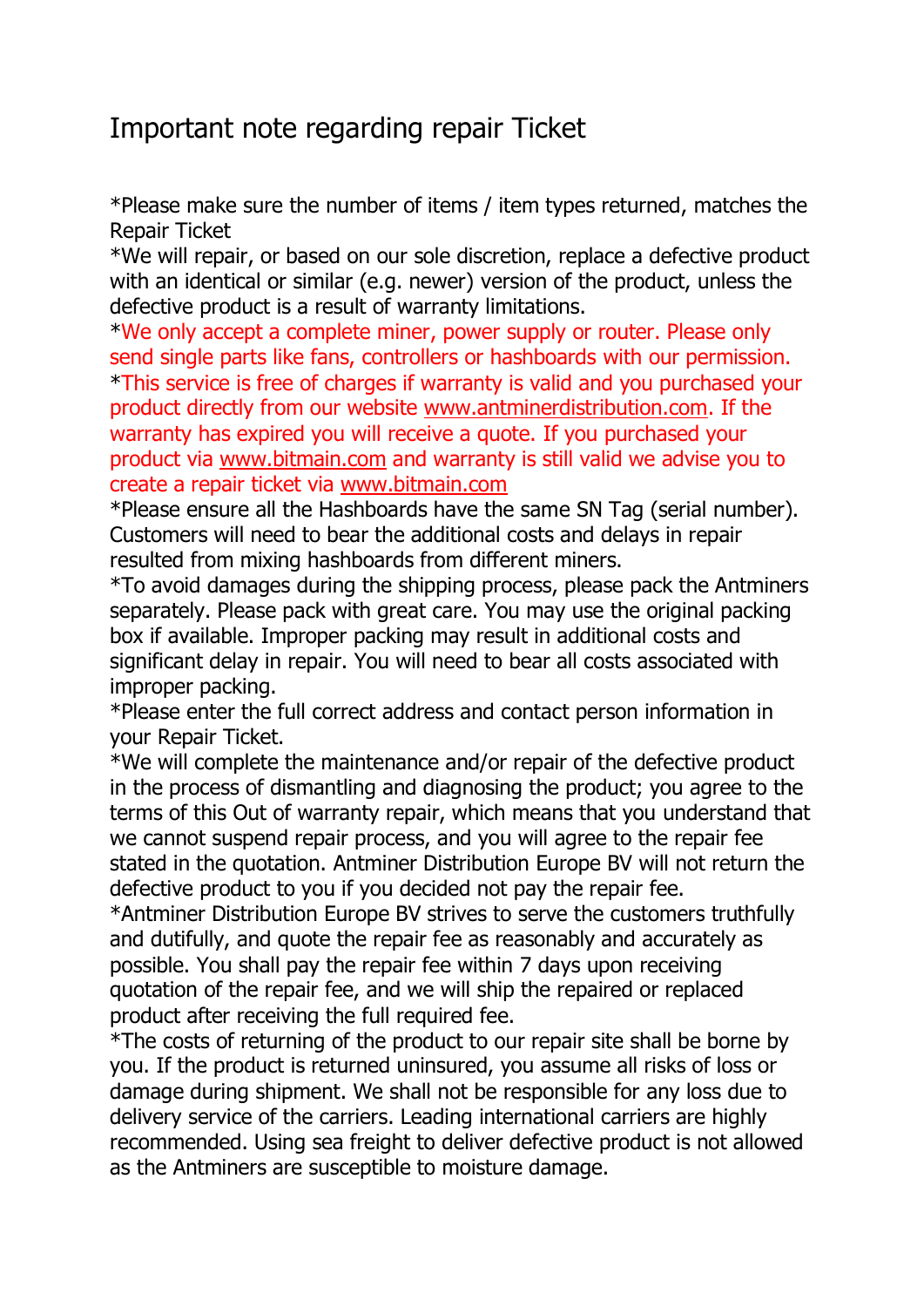\*Antminer Distribution Europe BV does not compensate the downtime during the repair process, or downtime resulting from Customs or shipping delays.

\*If the hash board/PSU is burnt, oxidized, broken or the PIN on it has fallen off, it will be [scrapped](https://support.bitmain.com/hc/en-us/articles/220667768) and cannot be fixed. Please do not return it anymore.

\*If the customer removes/replaces any components especially hash boards without first receiving permission from Antminer Distribution Europe BV, for technical reasons the miner/hash board cannot be repaired. All the hash boards in the same miner must have the same serial numbers.

\*The costs of returning defective products to our repair site, inclusive of any/all custom clearance fees, shall be borne by you. If the defective products are returned uninsured, you are assuming all risks associated during transport. We will not be liable of any losses or damages

# Preparing Shipment

If you bought your product directly from our shop and you have technical problems please follow these steps:

- Please report your technical problem at repairs@antminerdistribution.com
- Please refer to your invoice number.

By our approval you can send your faulty miner or faulty part to:

**Antminer Distribution Europe BV/ repairs Lijndonk 4 4825 BG Breda The Netherlands Email: repairs@antminerdistribution.com**

- **Please include a copy of your invoice in the box.**
- Please send us the tracking number as soon as you can.

#### **NOTE:**

#### **We only provide this service for customers who bought their products directly from our webshop.**

\*Pack the parts carefully. Shipment damage will void the warranty. If PINs are damaged on the hash board, we cannot repair or replace the board and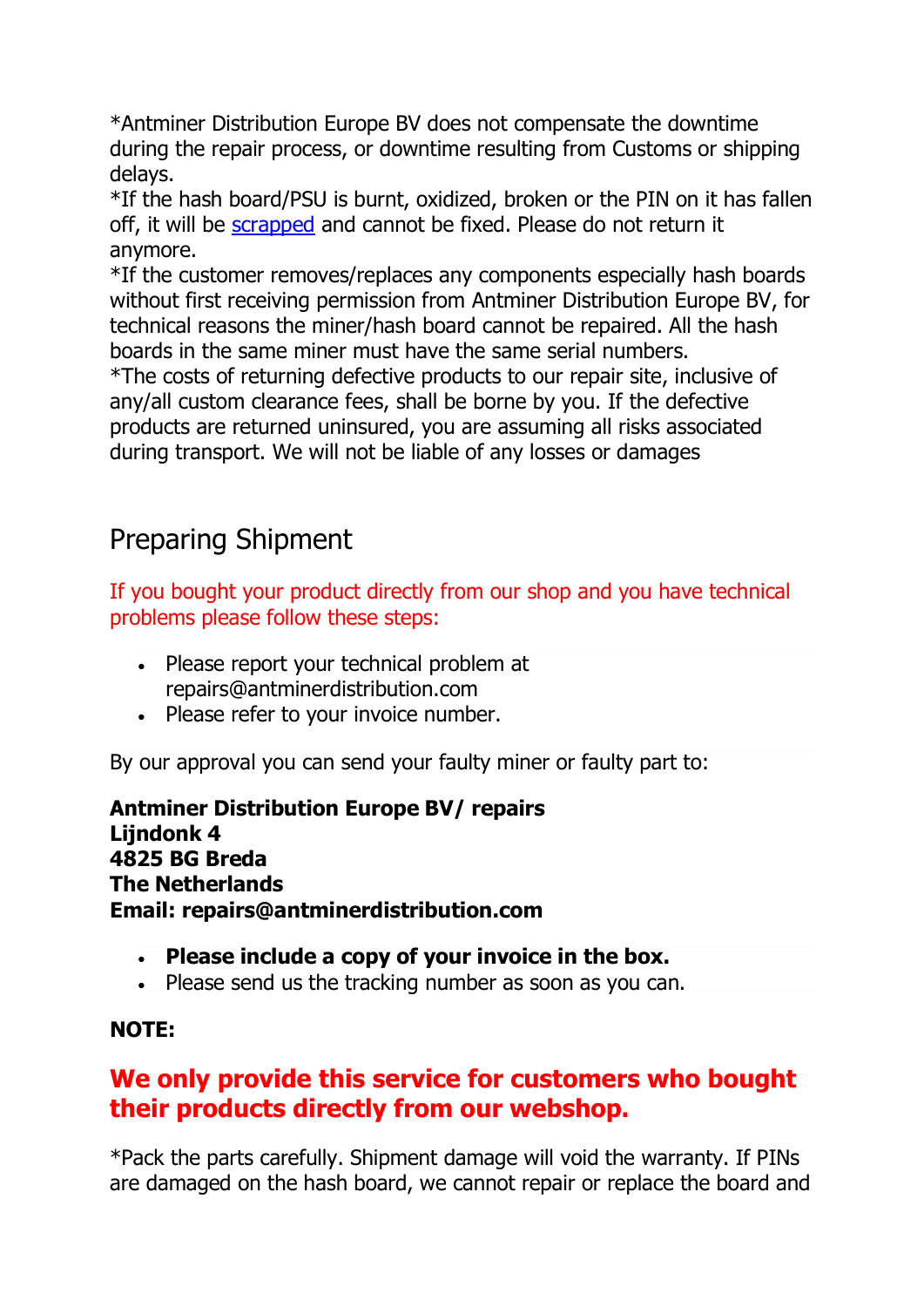you will need to make a claim with your shipper.

\*We will not accept "Freight Collect", the packages will be sent back to the sender if you use it. Per the terms of our warranty coverage you need to pay for the shipment to us. You will also need to pay for the return shipment once the repair is complete.

\*The costs incurred in connection with the returning of the product, part, or component to our service processing facility shall be carried by the product owner. We shall not be responsible for any loss due to delivery service of the carriers. Leading international carriers are highly recommended.

\*Antminer Distribution Europe BV does not provide compensation for down time during the repair process, or down time resulting from Customs or shipping delays.

\*Please do NOT ship products of a company other than Bitmain. Packages containing products of other companies will be returned to the sender or discarded.

\*We are not able to send more than 60 miners to the same customer one day, please do not ship more than 60 miners together to avoid delay in shipment.

\*Please ensure all the Hashboards have the same SN Tag (serial number). Customers will need to bear the additional costs and delays in repair resulted from mixing hashboards from different miners.

\*Please exercise extreme caution to pack the Antminers separately so as to avoid potential damages during shipment. You may use the original packing box if available.

#### **If you did not buy your product directly from our shop please follow these instructions:**

Please log in to your BITMAIN account (or create one) and create a ticket: <https://service.bitmain.com/repair/create>

Please follow the instructions:

- Please prepare your faulty parts/miner for return and pack it well and protected.
- Please log in to your BITMAIN account (or create one) and create the ticket: <https://service.bitmain.com/repair/create>
- Print and Insert in the box the repair ticket
- Declare item value within  $\epsilon$ 55,- and describe the product as a "Warranty part" "Repair" on the waybill; Otherwise you will be liable for the additional customs clearance fees incurred.